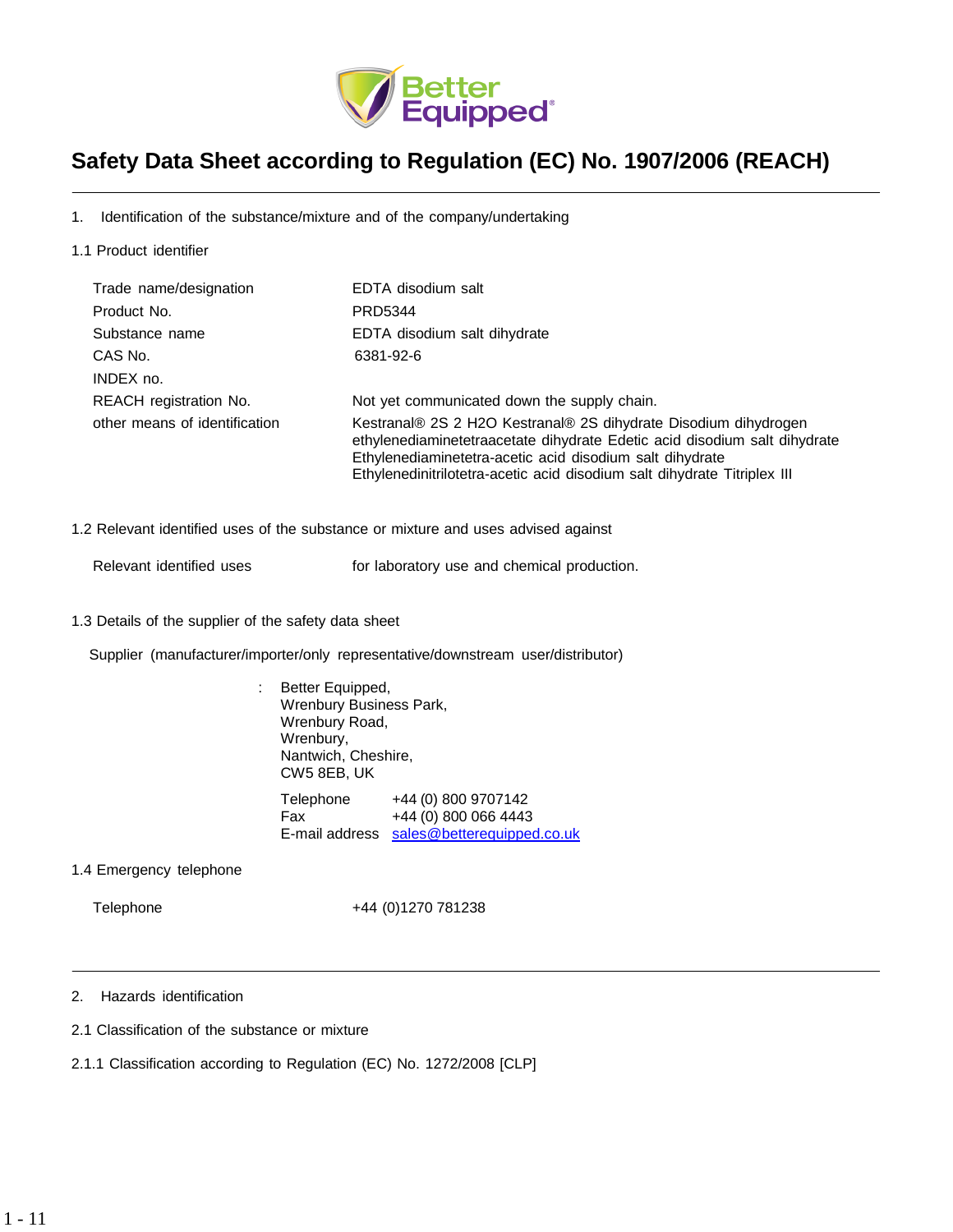This substance is not classified as dangerous according to regulation (EC) 1272/2008 [CLP].

## 2.1.2 Classification according to Directive 67/548/EEC or 1999/45/EC

This substance is not classified as dangerous according to 67/548/EEC.

2.2 Label elements

2.2.1 Labelling according to Regulation (EC) No. 1272/2008 [CLP]

not applicable

Signal word not applicable

Hazard Statements not applicable

Precautionary statements not applicable

## 2.2.2 Labelling (67/548/EEC or 1999/45/EC)

Hazard symbols:

not applicable

R-phrases not applicable

S-phrases not applicable

#### 2.3 Other hazards

SVHC No. 2006. In the set of the set of the set of the set of the set of the set of the set of the set of the s

3. Composition/ Information on ingredients

Molecular weight (g/mol) 372.24 g/mol CAS No. 6381-92-6 EC No 205-358-3 INDEX no.

Molecular formula C10H14N2Na2O8.2H2O

## 4. First-aid measures

4.1 General information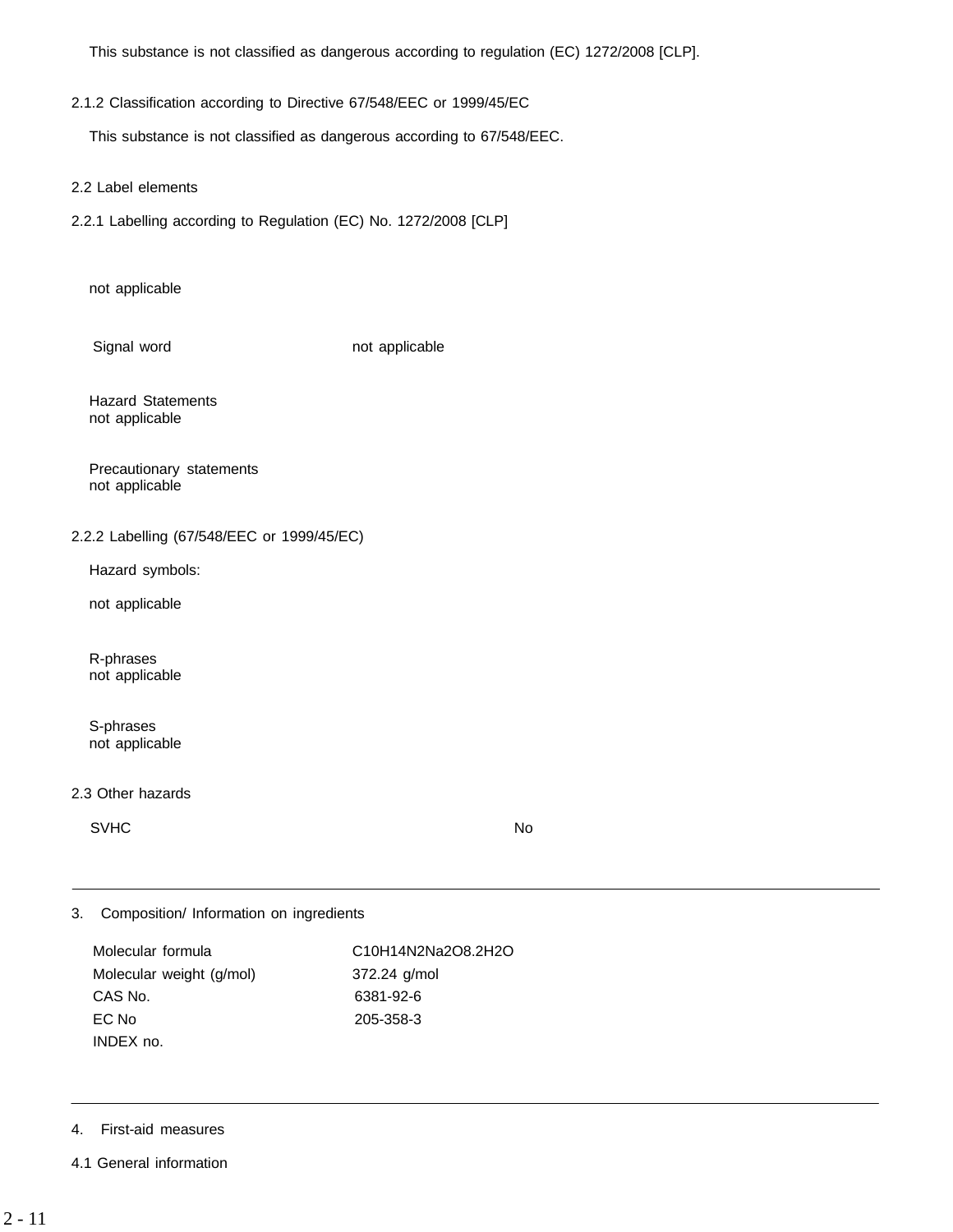When in doubt or if symptoms are observed, get medical advice. If unconscious place in recovery position and seek medical advice. Never give anything by mouth to an unconscious person or a person with cramps. Change contaminated, saturated clothing. Do not leave affected person unattended.

4.2 After inhalation

Remove casualty to fresh air and keep warm and at rest. If breathing is irregular or stopped, administer artificial respiration. In case of respiratory tract irritation, consult a physician.

4.3 In case of skin contact

After contact with skin, wash immediately with plenty of water and soap. Remove contaminated, saturated clothing immediately. In case of skin reactions, consult a physician.

4.4 After eye contact

In case of contact with eyes flush immediately with plenty of flowing water for 10 to 15 minutes holding eyelids apart and consult an ophthalmologist. Protect uninjured eye. Remove contact lenses, if present and easy to do. Continue rinsing.

#### 4.5 After ingestion

If accidentally swallowed rinse the mouth with plenty of water (only if the person is conscious) and obtain immediate medical attention. Do not induce vomiting. Give nothing to eat or drink.

4.6 Self-protection of the first aider

First aider: Pay attention to self-protection!

#### 4.7 Information to physician:

| Symptoms  | No data available |
|-----------|-------------------|
| Hazards   | No data available |
| Treatment | No data available |

- 5. Firefighting measures
- 5.1 Suitable extinguishing media

The product itself does not burn. Co-ordinate fire-fighting measures to the fire surroundings.

5.2 Extinguishing media which must not be used for safety reasons:

no restriction

5.3 Special hazards arising from the substance or mixture

In case of fire may be liberated: Carbon dioxide (CO2) Carbon monoxide Nitrogen oxides (NOx) Sulphur oxides

5.4 Advice for firefighters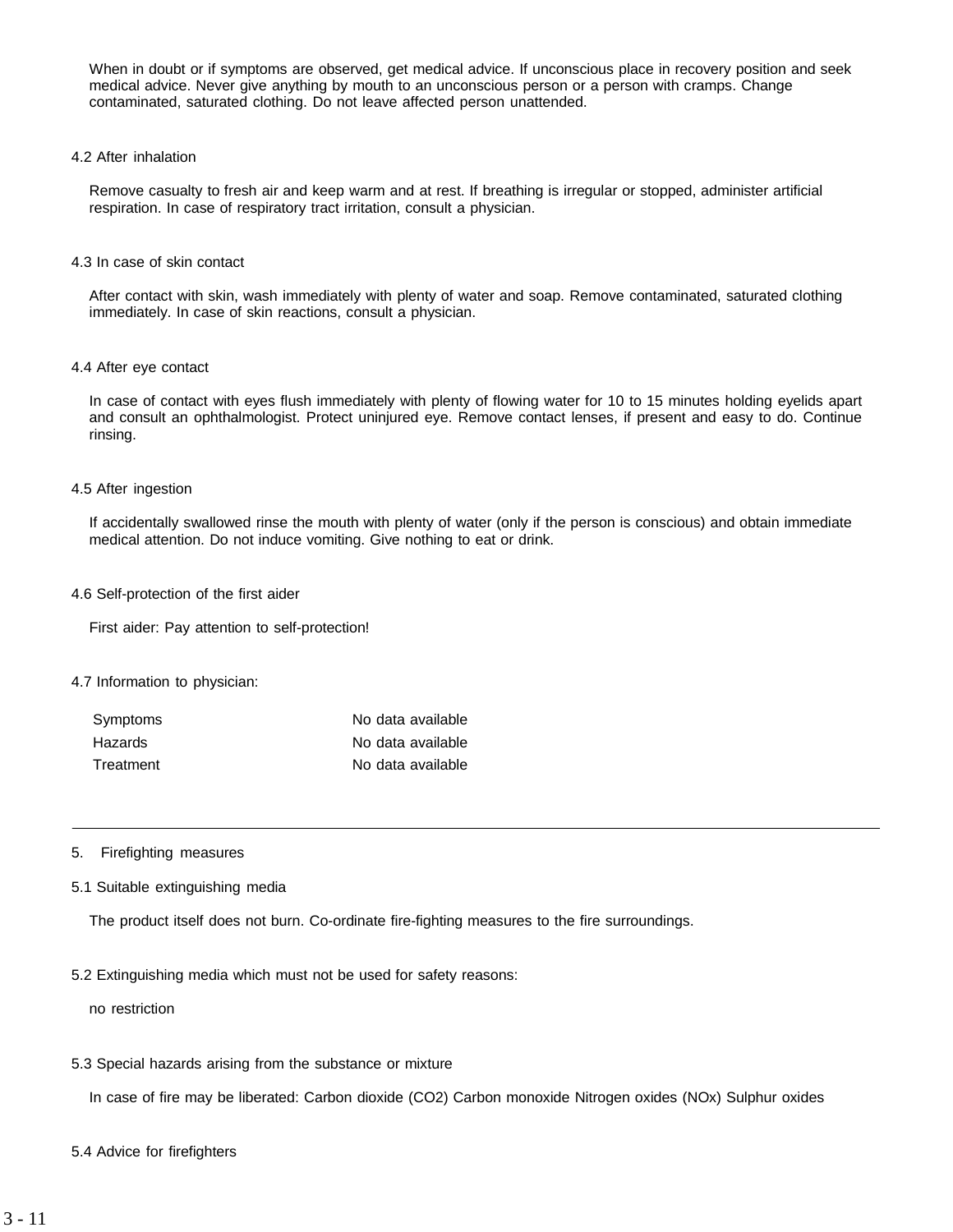DO NOT fight fire when fire reaches explosives. In case of fire: Wear self-contained breathing apparatus.

#### 5.5 Additional information

Do not allow run-off from fire-fighting to enter drains or water courses. Do not inhale explosion and combustion gases. Use caution when applying carbon dioxide in confined spaces. Carbon dioxide can displace oxygen. Use water spray jet to protect personnel and to cool endangered containers.

#### 6. Accidental release measures

#### 6.1 Personal precautions, protective equipment and emergency procedures

In case of major fire and large quantities: Remove persons to safety. Wear a self-contained breathing apparatus and chemical protective clothing.

#### 6.2 Environmental precautions

Do not allow to enter into soil/subsoil. Do not allow to enter into surface water or drains.

#### 6.3 Methods and material for containment and cleaning up

Spilled product must never be returned to the original container for recycling. Take up carefully when dry. Avoid generation of dust. Clean contaminated objects and areas thoroughly observing environmental regulations. Collect in closed and suitable containers for disposal.

#### 6.4 Additional information

Clear spills immediately.

#### 7. Handling and storage

#### 7.1 Precautions for safe handling

Avoid: Inhalation. Avoid contact with skin and eyes. Use extractor hood (laboratory). If handled uncovered, arrangements with local exhaust ventilation have to be used. If local exhaust ventilation is not possible or not sufficient, the entire working area must be ventilated by technical means. Protect from moisture.

#### 7.2 Conditions for safe storage, including any incompatibilities

storage temperature 15-25°C

Keep container tightly closed in a cool, well-ventilated place.

7.3 Specific end use(s)

No data available

8. Exposure controls / Personal protection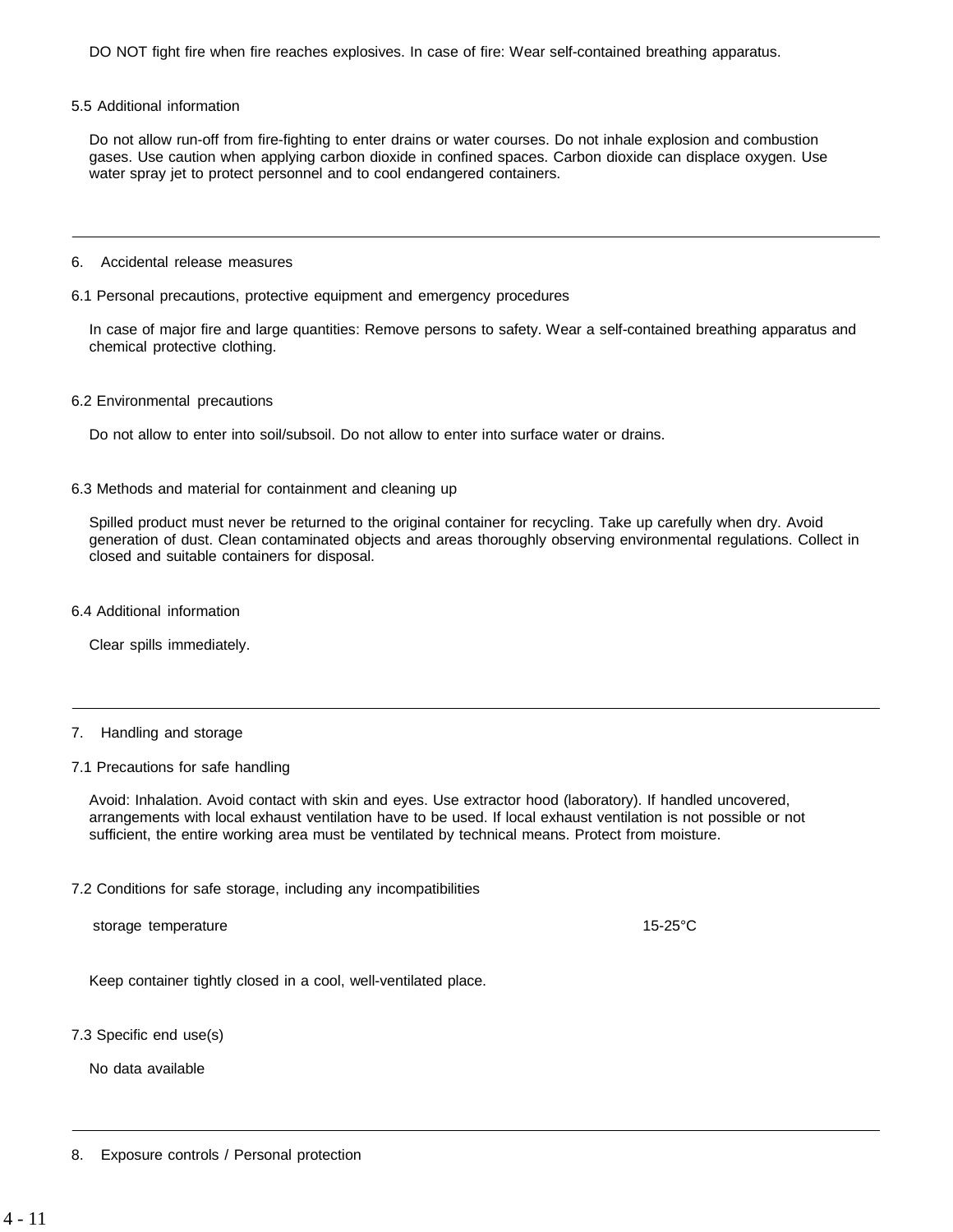#### 8.1 Control parameters

Does not contain substances above concentration limits fixing an occupational exposure limit.

#### 8.2 Appropriate engineering controls

Technical measures and the application of suitable work processes have priority over personal protection equipment. If handled uncovered, arrangements with local exhaust ventilation have to be used.

#### 8.3 Personal protective equipment

Wear suitable protective clothing. When handling with chemical substances, protective clothing with CE-labels including the four control digits must be worn.

#### 8.3.1 Eye / face protection

Eye glasses with side protection DIN-/EN-Norms: DIN EN 166

#### 8.3.2 Skin protection

When handling with chemical substances, protective gloves must be worn with the CE-label including the four control digits. Recommended glove articles DIN-/EN-Norms: DIN EN 374 In the case of wanting to use the gloves again, clean them before taking off and air them well.

| By short-term hand contact               |                         |
|------------------------------------------|-------------------------|
| Suitable material:                       | NBR (Nitrile rubber)    |
| Thickness of the glove material          | $0,12 \, \text{mm}$     |
| Breakthrough time (maximum wearing time) | $>480$ min              |
| Recommended glove articles               | VWR 112-0998            |
| By long-term hand contact                |                         |
| Suitable material:                       | NBR (Nitrile rubber)    |
| Thickness of the glove material          | $0.38$ mm               |
| Breakthrough time (maximum wearing time) | $>480$ min              |
| Recommended glove articles               | VWR 112-3717 / 112-1381 |

#### 8.3.3 Protective clothing

Wash hands before breaks and after work. Avoid contact with skin and eyes. When using do not eat, drink or smoke. Provide eye shower and label its location conspicuously.

#### 8.3.4 Respiratory protection

Usually no personal respirative protection necessary.

| Suitable respiratory protection apparatus: | No data available |
|--------------------------------------------|-------------------|
| Recommendation                             | No data available |
| Suitable material:                         | No data available |
| Recommendation                             | No data available |

## 8.4 Additional information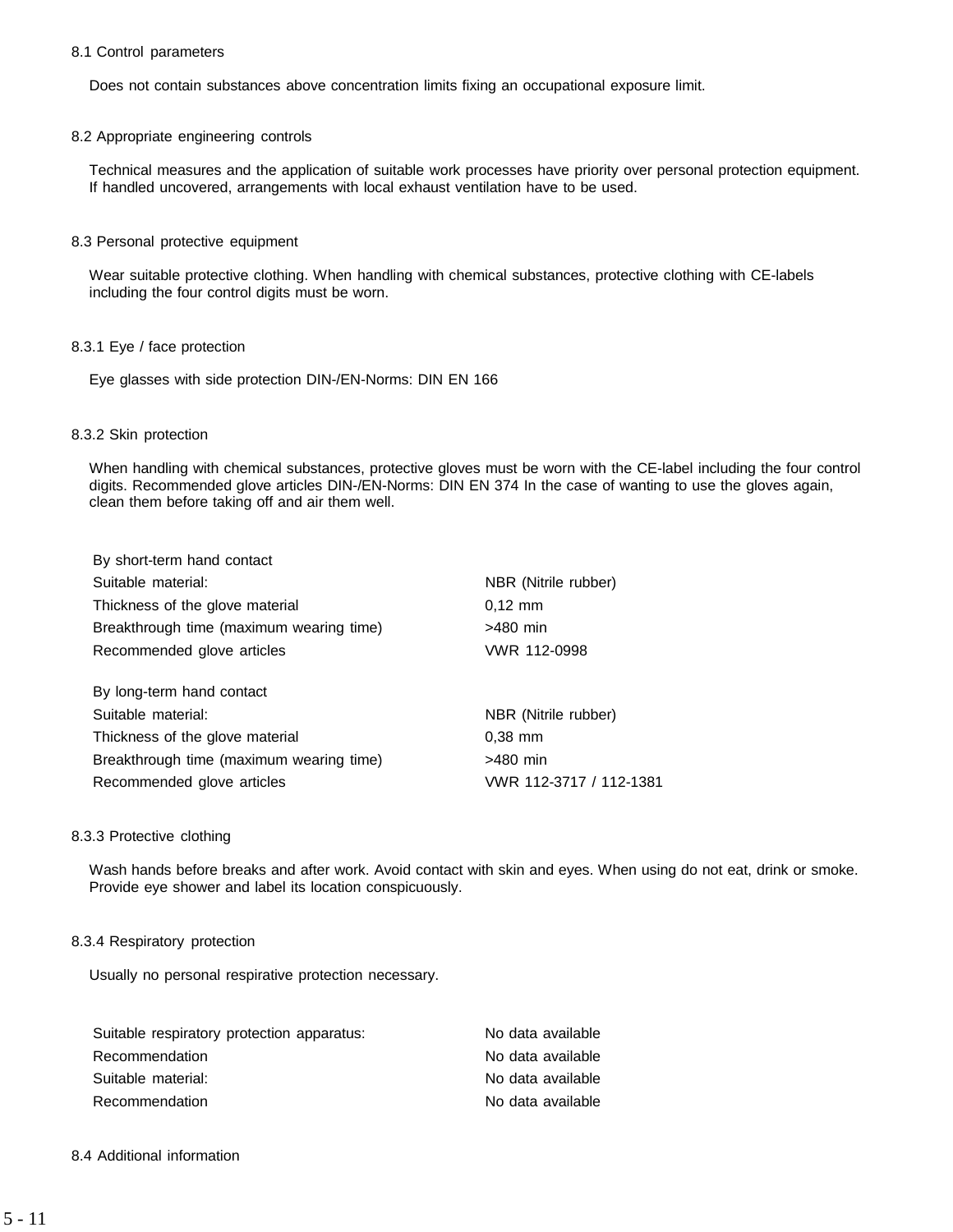Wash hands before breaks and after work. Avoid contact with skin and eyes. When using do not eat, drink or smoke. Provide eye shower and label its location conspicuously.

## 9. Physical and chemical properties

9.1 Information on basic physical and chemical properties

| (a) Appearance                                   |                           |
|--------------------------------------------------|---------------------------|
| Physical state                                   | solid                     |
| Colour                                           | white                     |
| (b) Odour                                        | No data available         |
| (c) Odour threshold                              | No data available         |
| Safety relevant basic data                       |                           |
| $(d)$ pH                                         | No data available         |
| (e) Melting point/freezing point                 | $255^{\circ}$ C           |
| (f) Initial boiling point and boiling range      | No data available         |
| (g) Flash point                                  | No data available         |
| (h) Evaporation rate                             | No data available         |
| (i) Flammability (solid, gas)                    | not applicable            |
| (j) Upper/lower flammability or explosive limits |                           |
| Lower explosion limit (Vol-%)                    | No data available         |
| Upper explosion limit (Vol-%)                    | No data available         |
| (k) Vapour pressure                              | No data available         |
| (I) Vapour density                               | No data available         |
| (m) Relative density                             | No data available         |
| (n) Solubility(ies)                              |                           |
| Water solubility (g/l)                           | 100 g/l (20°C)            |
| at °C:                                           | 20                        |
| Soluble (g/l) in                                 | No data available         |
| (o) Partition coefficient: n-octanol/water       | $-11.7$ (20 $^{\circ}$ C) |
| (p) Auto-ignition temperature                    | No data available         |
| (q) Decomposition temperature                    | No data available         |
| (r) Viscosity                                    |                           |
| Kinematic viscosity                              | No data available         |
| Dynamic viscosity                                | No data available         |
| (s) Explosive properties                         | not applicable            |
| (t) Oxidising properties                         | not applicable            |
| 9.2 Other information                            |                           |
| <b>Bulk density</b>                              | No data available         |
| refraction index                                 | No data available         |
| dissociation constant                            | No data available         |

Surface tension No data available Henry constant **No data available** 

## 10. Stability and reactivity

10.1 Reactivity

No data available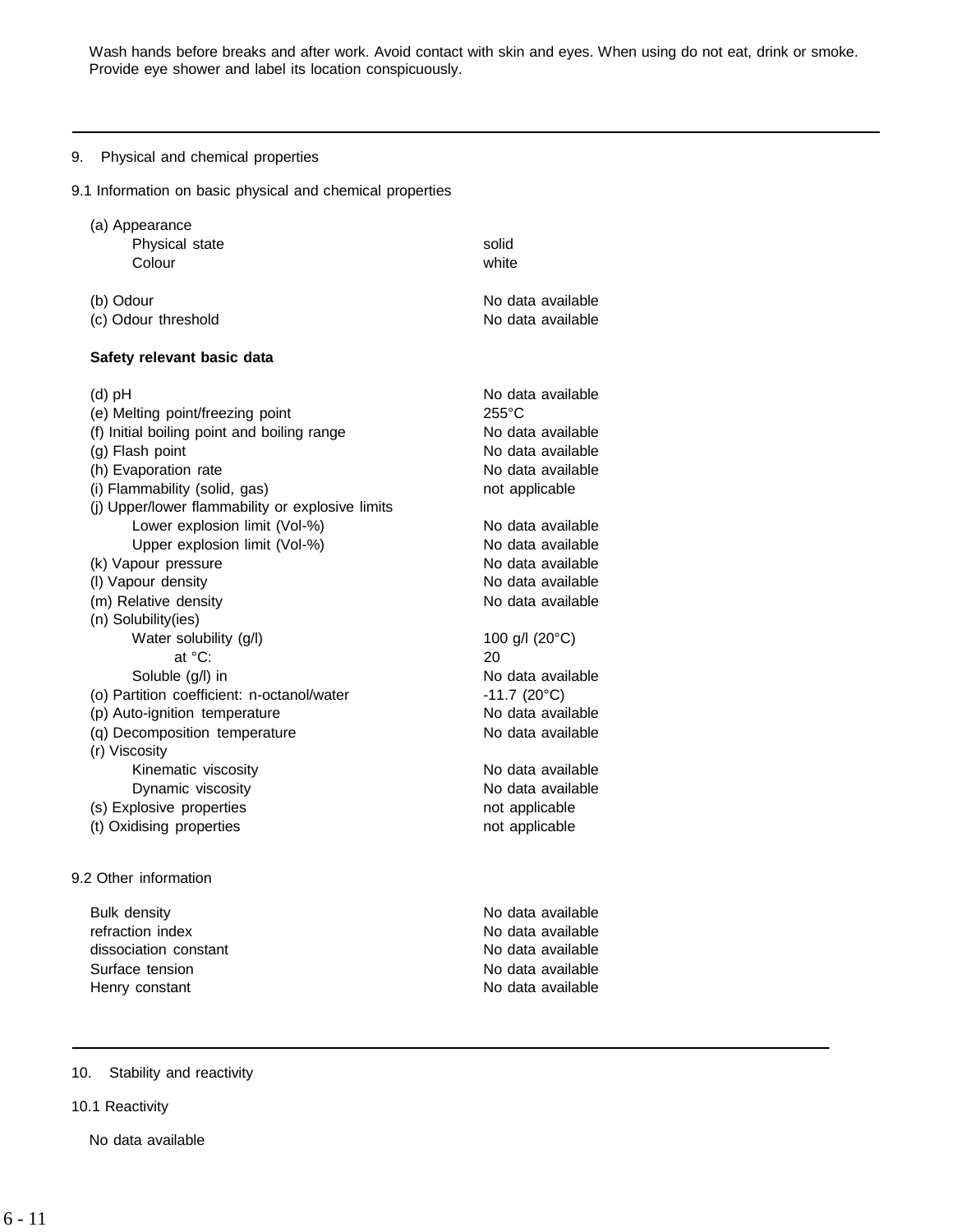## 10.2 Chemical stability

The product is chemically stable under standard ambient conditions (room temperature).

10.3 Possibility of hazardous reactions

No data available

10.4 Conditions to avoid

No data available

10.5 Incompatible materials

No data available

## 10.6 Hazardous decomposition products

No data available

## 10.7 Additional information

No data available

## 11. Toxicological information

## 11.1 Information on toxicological effects

## **Acute effects**

| Acute oral toxicity       |                       |
|---------------------------|-----------------------|
| Effective dose            | LD50: Min. 2000 mg/kg |
| species:                  | rat                   |
| Exposure time             |                       |
| remark                    | anhydrous             |
| source                    | Merck KGaA            |
|                           |                       |
| Acute dermal toxicity     |                       |
| Effective dose            | No data available     |
| species:                  | No data available     |
| Exposure time             |                       |
| remark                    |                       |
| source                    |                       |
| Acute inhalation toxicity |                       |
| Effective dose            | No data available     |
| species:                  | No data available     |
|                           |                       |
| Exposure time             |                       |
| remark                    |                       |
| source                    |                       |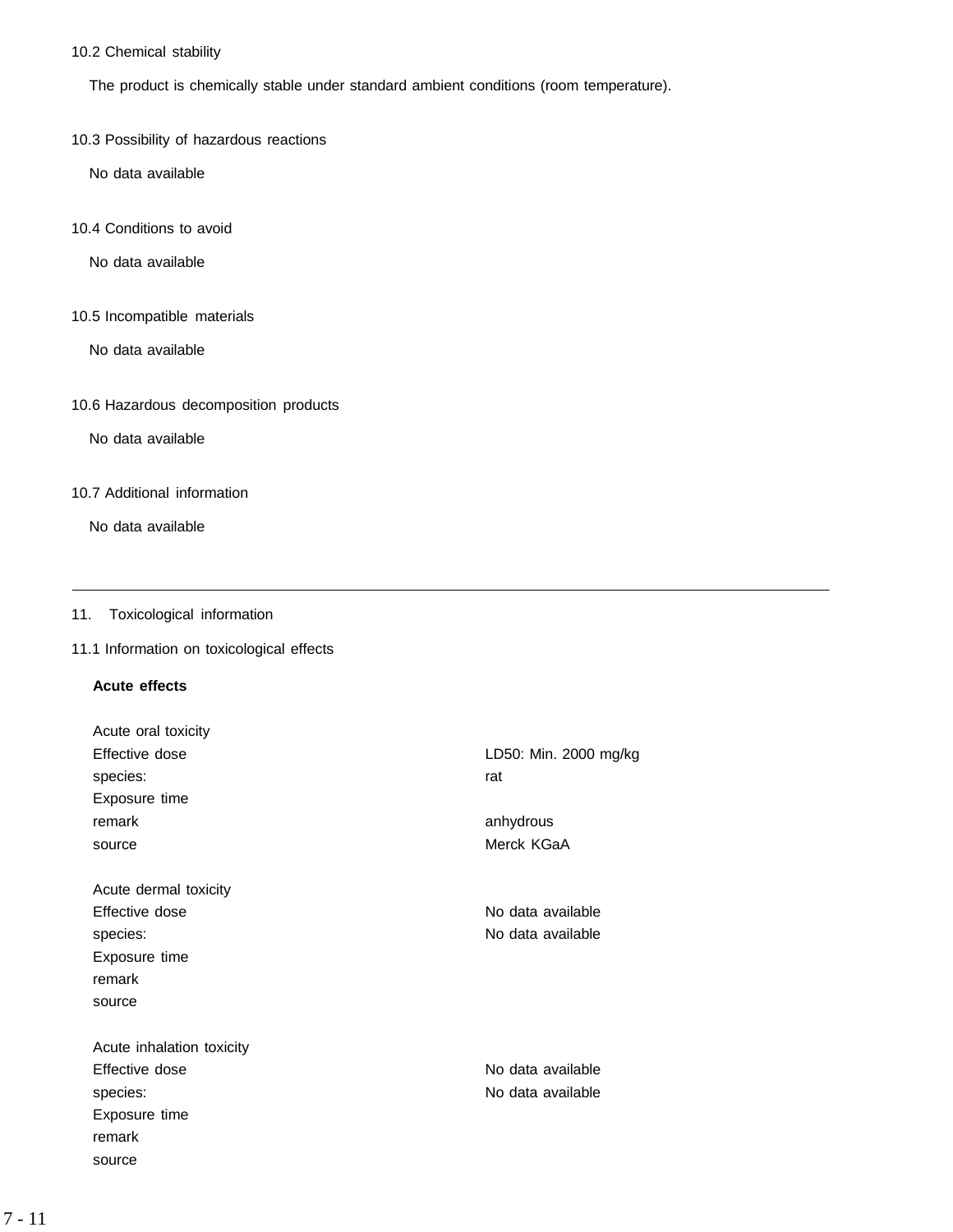#### **Irritant and corrosive effects**

Primary irritation to the skin Exposure time species: Result

Irritation to eyes Exposure time species: Result

Irritation to respiratory tract Exposure time species: Result

## **Sensitisation**

In case of skin contact not sensitising. After inhalation not sensitising.

## **Specific target organ toxicity (single exposure)**

not relevant

## **Specific target organ toxicity (repeated exposure)**

not relevant

## **CMR effects (carcinogenicity, mutagenicity and toxicity for reproduction)**

## **Carcinogenicity**

No indication of human carcinogenicity.

## **Germ cell mutagenicity/Genotoxicity**

No indications of human germ cell mutagenicity exist.

## **Reproductive toxicity**

No indications of human reproductive toxicity exist.

## **Aspiration hazard**

not relevant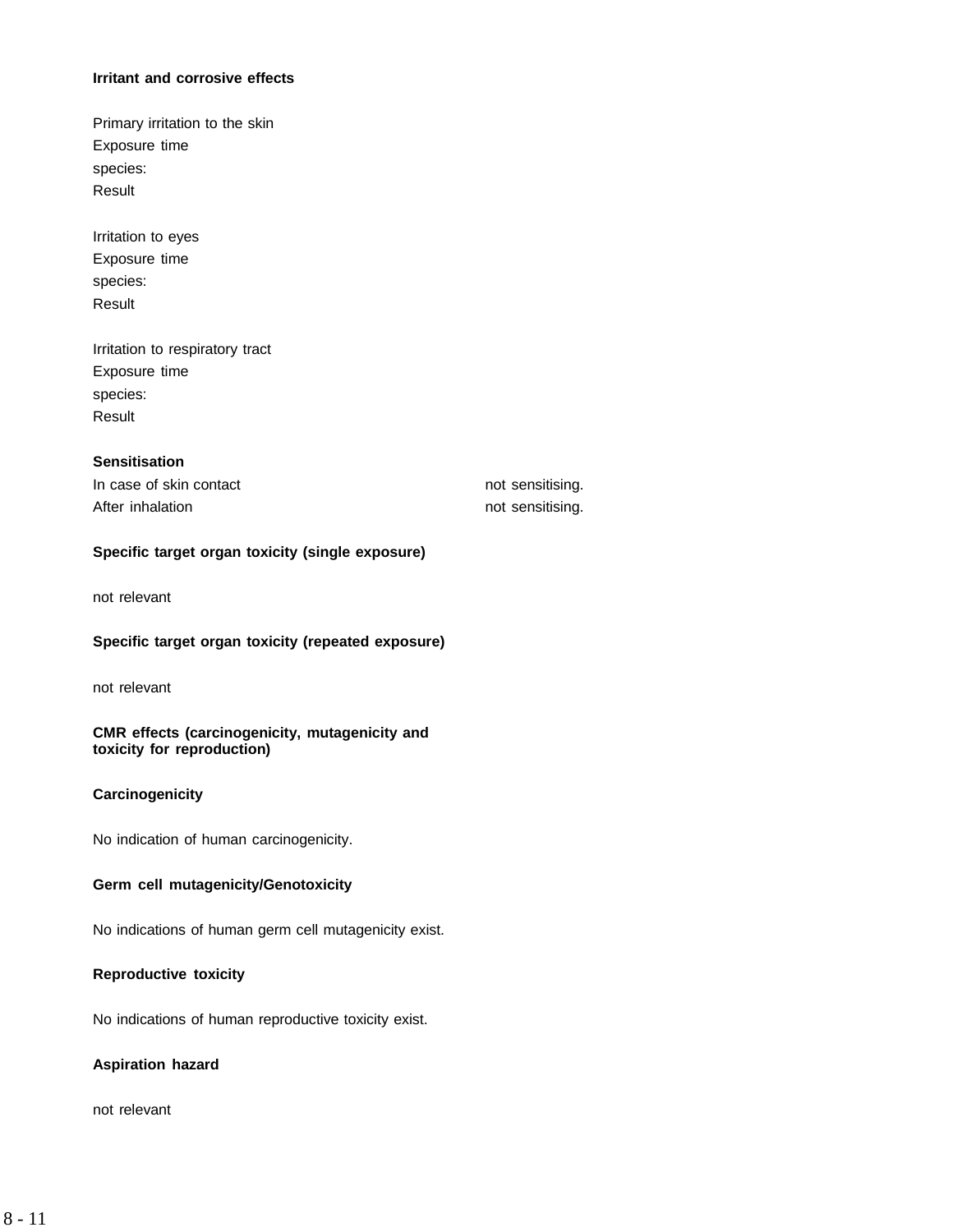#### 11.2 Other adverse effects

No data available

#### 11.3 Additional information

No data available

#### 12. Ecological information

### 12.1 Ecotoxicity

### **Acute (short-term) fish toxicity** LC50: No data available

EC50 species: Exposure time

## **Chronic (long-term) fish toxicity**

LC50: No data available EC50 species: Exposure time

## **Acute (short-term) daphnia toxicity**

LC50: No data available EC50 species: Exposure time

## **Chronic (long-term) daphnia toxicity**

LC50: No data available EC50 species: Exposure time

## **Acute (short-term) algae toxicity**

EC50 species: Exposure time

species: Exposure time

## LC50: No data available

**Chronic (long-term) algae toxicity** LC50: No data available EC50

## 12.2 Persistence and degradability

No data available

#### 12.3 Bioaccumulative potential

(o) Partition coefficient: n-octanol/water -11.7 (20°C)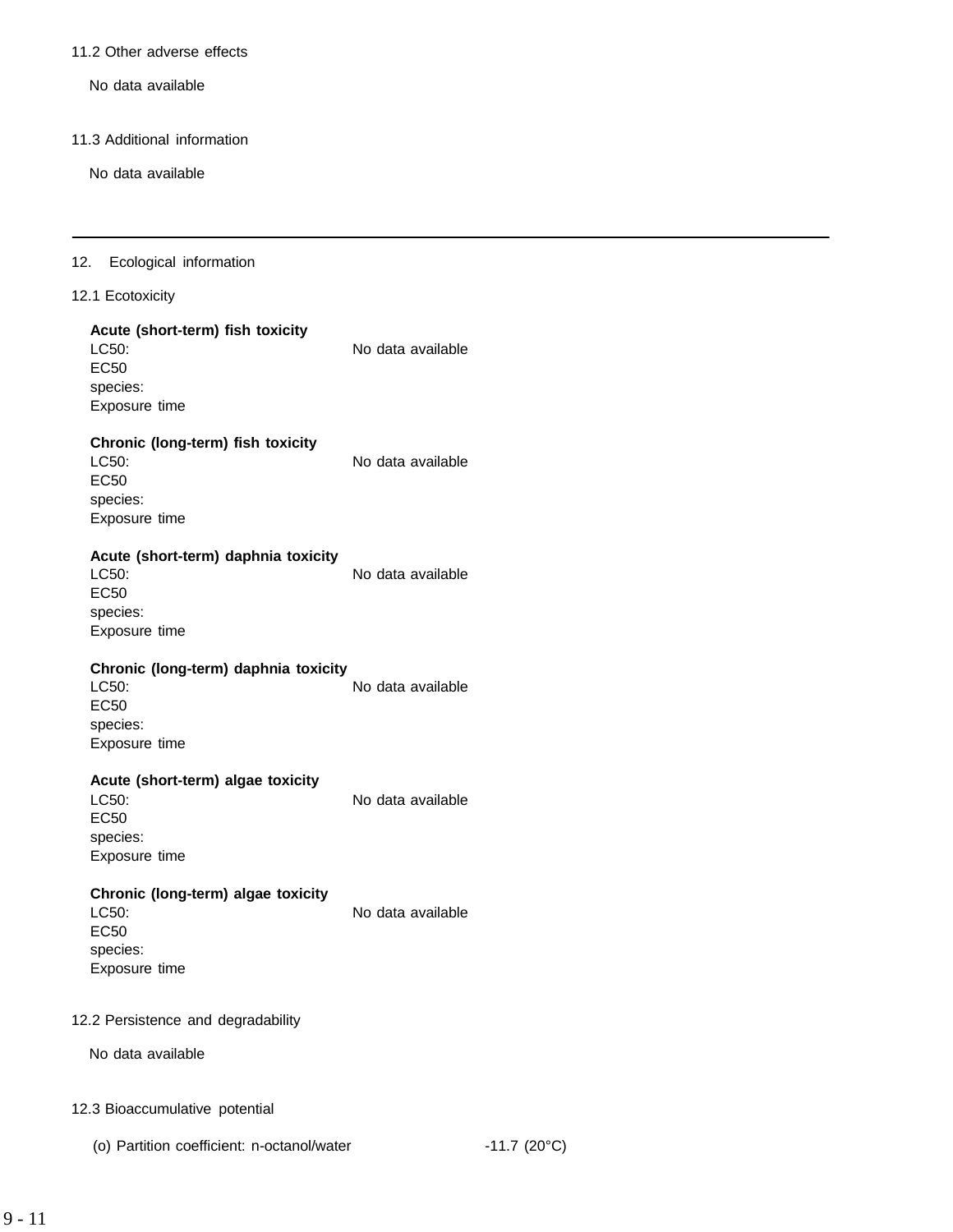12.4 Mobility in soil

No data available

12.5 Results of PBT assessment

No data available

12.6 Other adverse effects

No data available

#### 13. Disposal considerations

13.1 Waste treatment methods

#### **Appropriate disposal / Product**

Dispose according to legislation. Consult the appropriate local waste disposal expert about waste disposal. Send to a hazardous waste incinerator facility under observation of official regulations.

Waste code product 16 05 08 (discarded organic chemicals consisting of or containing dangerous substances)

## **Appropriate disposal / Package**

13.2 Additional information

No data available

14. Transport information

- 14.1 Land transport (ADR/RID)
- No dangerous good in sense of these transport regulations.
- 14.2 Sea transport (IMDG)

No dangerous good in sense of these transport regulations.

14.3 Air transport (ICAO-TI / IATA-DGR)

No dangerous good in sense of these transport regulations.

14.4 Additional information

No data available